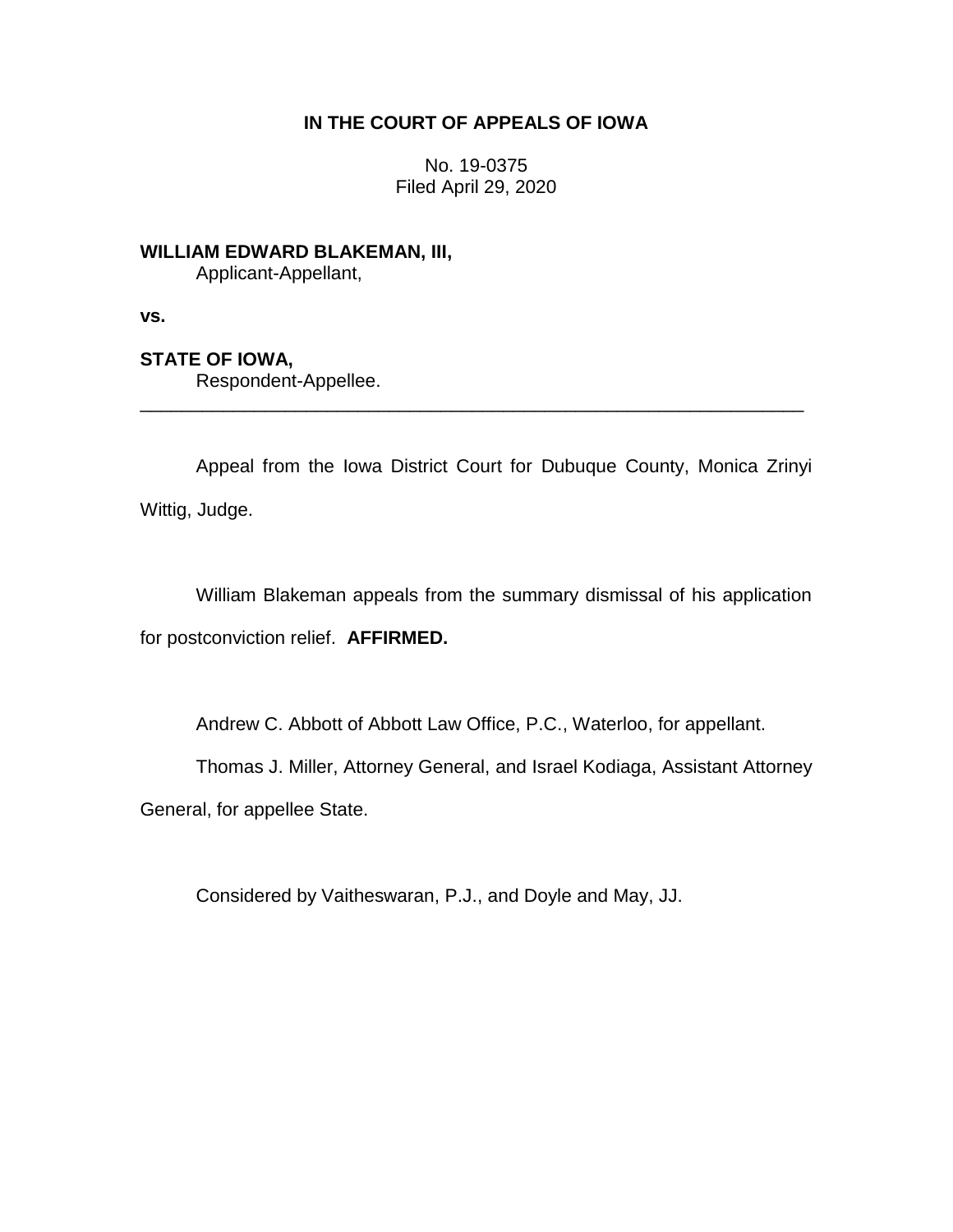**MAY, Judge.**

 $\overline{a}$ 

William Blakeman failed to file this postconviction-relief (PCR) action within the three-year statutory limitations period. *See* Iowa Code § 822.3 (2018). The PCR court summarily dismissed. We affirm.

In 2015, Blakeman pled guilty to possession of marijuana with intent to deliver. On May 4, 2015, the court sentenced Blakeman to prison but suspended the sentence and ordered probation. Blakeman pursued no direct appeal.

Blakeman struggled on probation. Between June 2015 and May 2018, the department of correctional services filed five separate reports of violations. On three occasions, the court found Blakeman in contempt and ordered jail time. Finally, in July 2018, the court revoked Blakeman's probation.

On December 11, 2018, Blakeman filed his hand-written PCR petition. Although sparse, it suggests that whoever reported Blakeman to police had just stolen money from Blakeman. It also states: "I was NOT found to be in possesion [sic] of any drug on the date in question."

Following appointment of PCR counsel, Blakeman filed a motion to obtain transcripts at state expense. The PCR court entered an order denying the motion. In the same order, the court dismissed Blakeman's action as untimely under Iowa Code section 822.3, which states in pertinent part:

All [PCR][<sup>1</sup>] applications must be filed within three years from the date the conviction or decision is final or, in the event of an appeal, from the date the writ of procedendo is issued. However, this limitation does not apply to a ground of fact or law that could not have been raised within the applicable time period.

<sup>&</sup>lt;sup>1</sup> There is one carve-out: A shorter, ninety-day limitation period applies for applicants seeking relief under section 822.2(1)(f).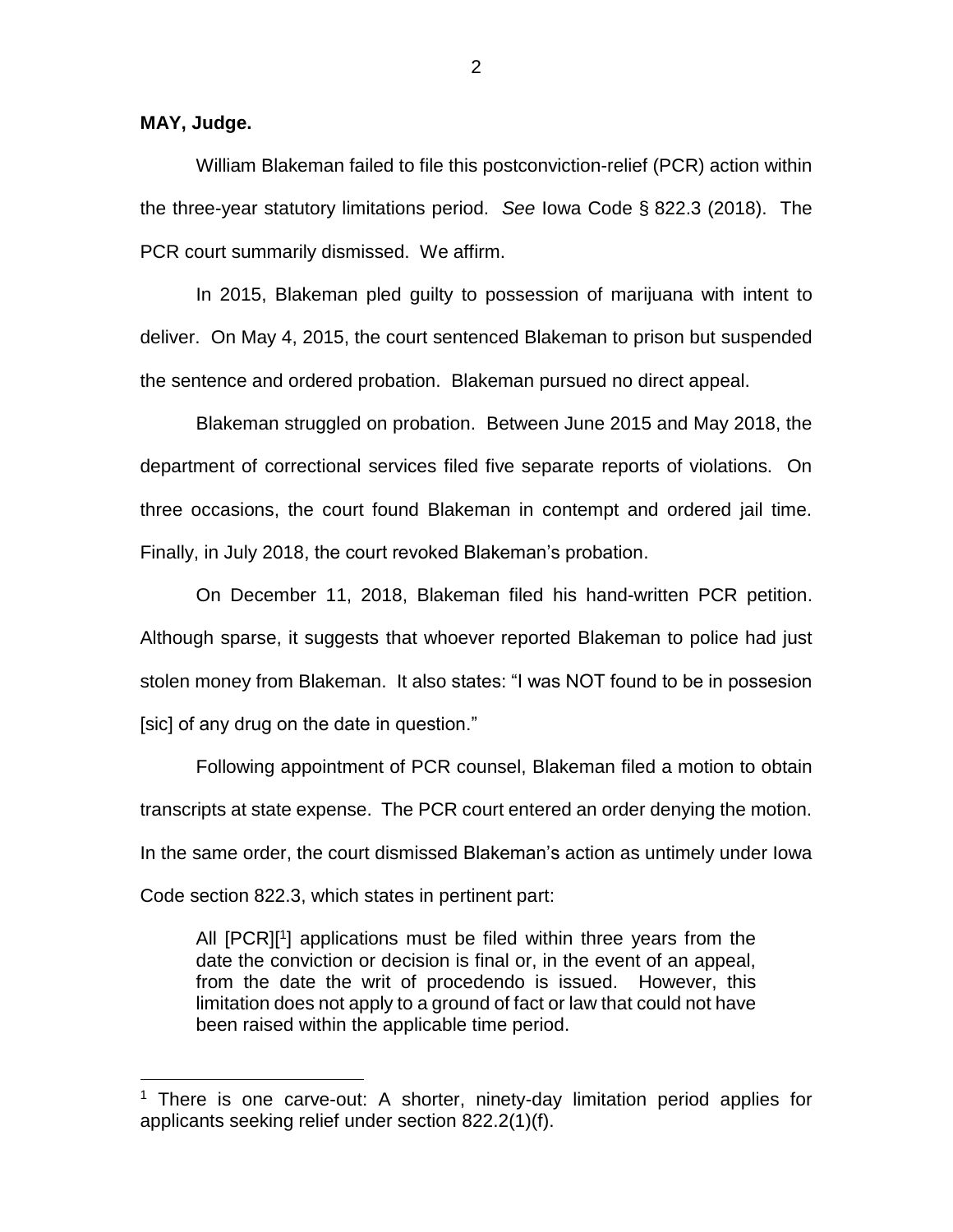Blakeman filed a motion to reconsider. It suggested the "actual innocence" standard could provide a means of avoiding dismissal under section 822.3. It also advised the court that counsel "needs to review the transcripts to determine if it [sic] meets the actual innocence standard." The court denied Blakeman's motion. This appeal followed.

On appeal, Blakeman argues the PCR court erred in dismissing without first affording him "the opportunity to present evidence to the [c]ourt regarding his actual innocence claim." He also argues the PCR court erred in dismissing "on statute of limitation grounds without considering equitable tolling." "We generally review postconviction proceedings, including summary dismissals of [PCR] applications, for errors at law." *Moon v. State*, 911 N.W.2d 137, 142 (Iowa 2018). But "[w]hen the basis for relief implicates a violation of constitutional dimension, our review is de novo." *Id.*

Even when an applicant claims actual innocence, the applicant must still "comply with the statute of limitations or prove a statutory exception thereto." *Dewberry v. State*, \_\_\_N.W.2d\_\_\_, \_\_\_, 2019 WL 6633750, at \*3 (Iowa 2019). But Blakeman cannot show he complied with the three-year limitation period under section 822.3. Although Blakeman's conviction was final on May 4, 2015, he did not file his PCR action until December 11, 2018—more than three years later.

Nor can Blakeman show he fits within a statutory exception. He identifies no "ground of fact or law that could not have been raised within the" three-year limitations period. *See* Iowa Code § 822.3. Blakeman's application suggests he did not possess the marijuana on which his conviction was based. If that is true, it cannot come as news to Blakeman. Rather, as the State points out, "evidence of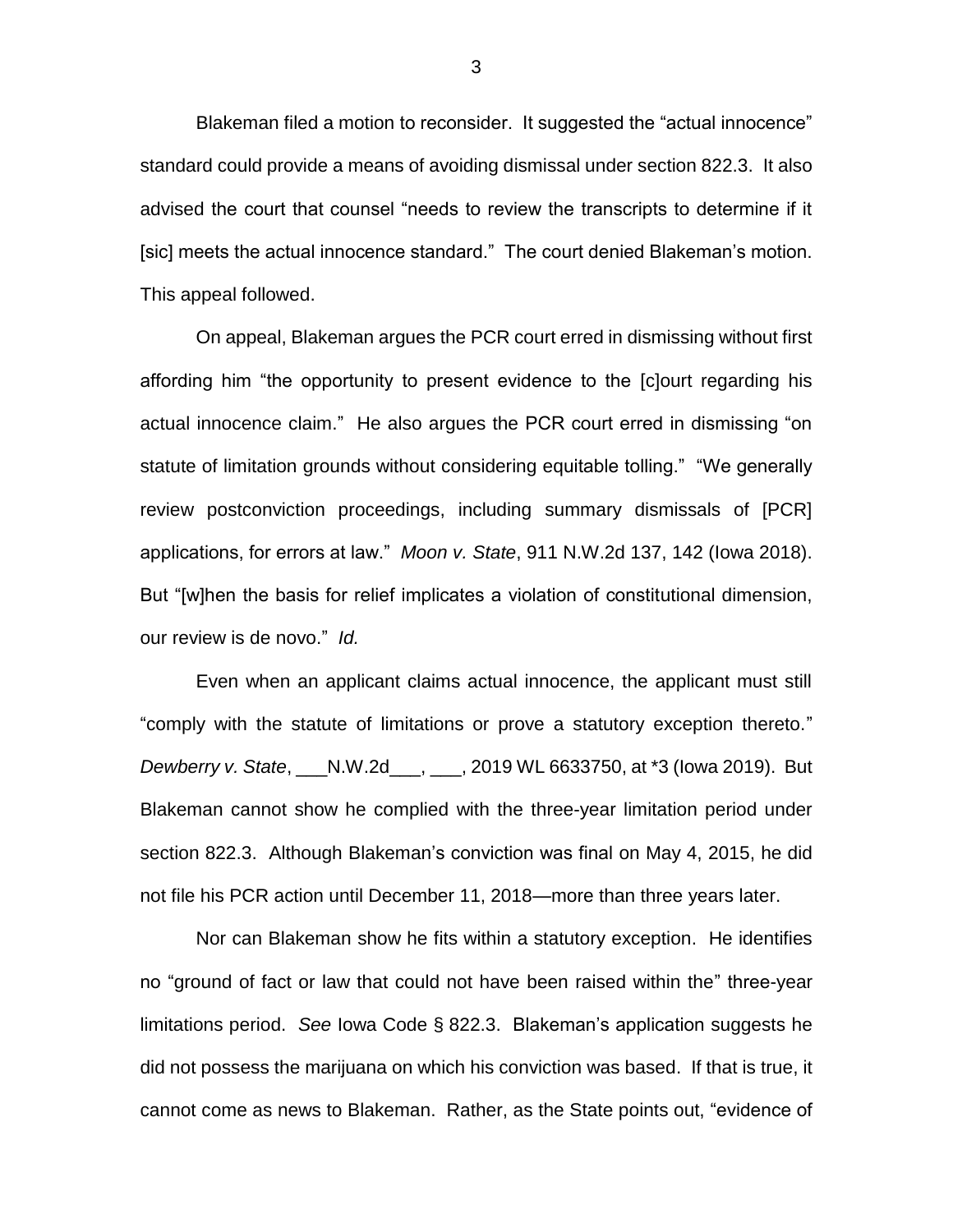whether [Blakeman] possessed marijuana—or not, was known to Blakeman at the time of his guilty plea." It was a "ground of fact" that could, indeed, "have been raised within the" three-year period. *Cf. Hoskins v. State*, No. 19-0035, 2020 WL 1310308, at \*3 (Iowa Ct. App. Mar. 18, 2020) (finding a third-party's affidavit that the PCR applicant did not own the relevant drugs was not "newly-discovered evidence" because "the affidavit's core factual content—that [the applicant] 'did not have anything to do with the drugs'—was undoubtedly known to [the applicant] at the time of his trial").

But Blakeman complains the court's summary dismissal prevented him from "submit[ting] ANY evidence to support his claim of actual innocence." As explained, though, evidence that Blakeman did not possess marijuana would not help him avoid the statute of limitations. Moreover, Blakeman has not told us what evidence he would have presented. He has not even told us what evidence he *hoped* to find in the transcripts from his criminal case. Nor did he advise the PCR court of what evidence he hoped to find. On this record, we cannot conclude an evidentiary hearing was required.

Blakeman also argues we should adopt "equitable tolling" as an additional exception to the three-year time limit. Like the State, we do not believe Blakeman preserved error on this claim. Equitable tolling was not mentioned in Blakeman's motion to reconsider. Nor do we find it elsewhere in the record. So we decline to consider it now. *See Fountain v. State*, No. 17-2024, 2019 WL 5424928, at \*3 (Iowa Ct. App. Oct. 23, 2019) ("He alternatively argues not allowing equitable tolling under Iowa Code chapter 822 is unconstitutional. The equitable-tolling arguments were not raised or decided below, and we will not consider them for the

4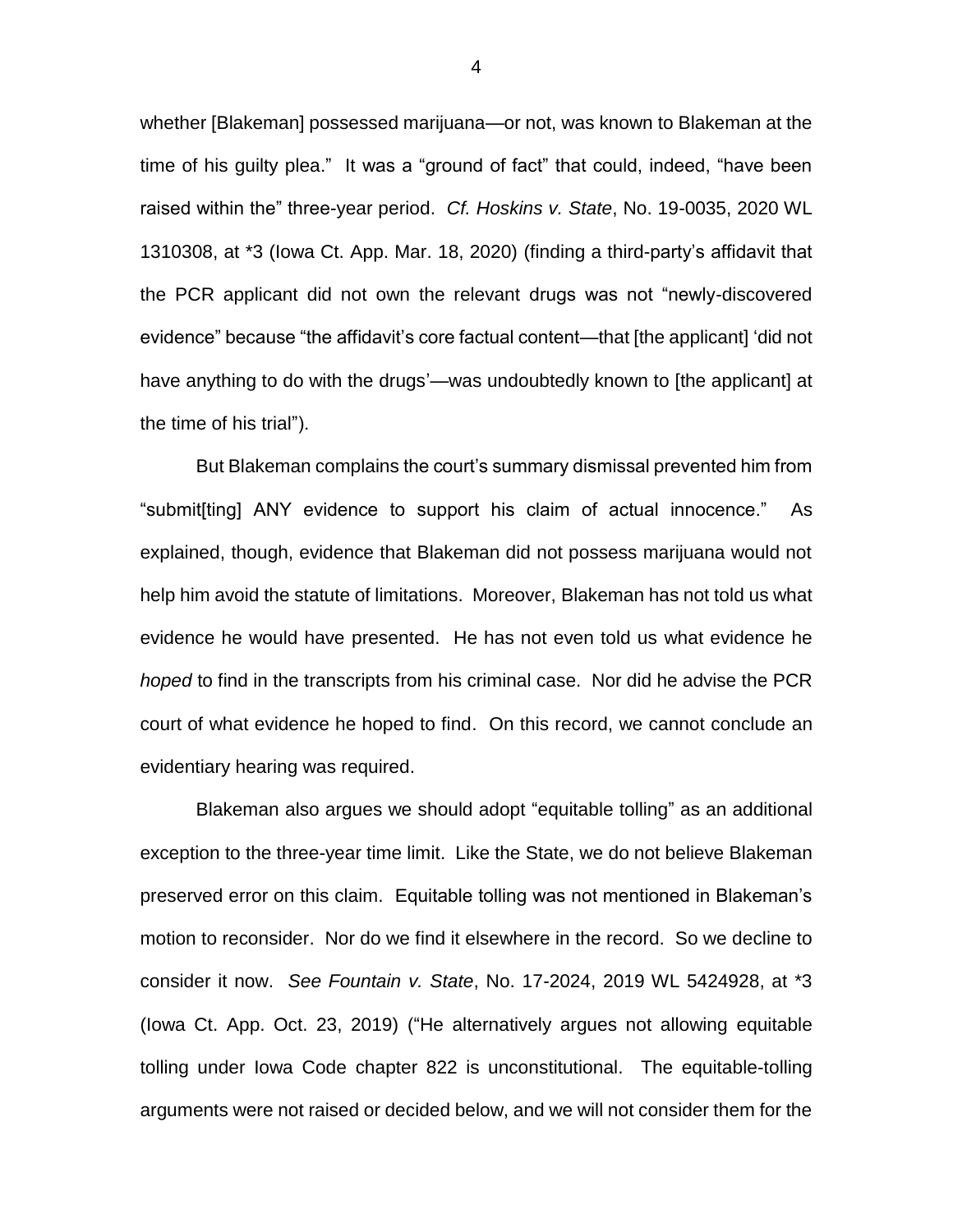first time on appeal."); *see id*. at \*3 n.7 (noting "our prior holdings that equitable tolling does not apply to section 822.3" and citing eleven unpublished decisions); *cf. Davis v. State*, 443 N.W.2d 707, 710 (Iowa 1989) (rejecting applicant's claim that dismissal under three-year limitation period, then codified at section 663A.3 (1987), improperly "precluded him from showing his delay was due to justifiable excuse and from presenting the merits of his case").

Blakeman's PCR action was time-barred under section 822.3 (2018). The PCR court was correct in dismissing his application.

## **AFFIRMED.**

Doyle, J., concurs; Vaitheswaran, P.J., dissents.